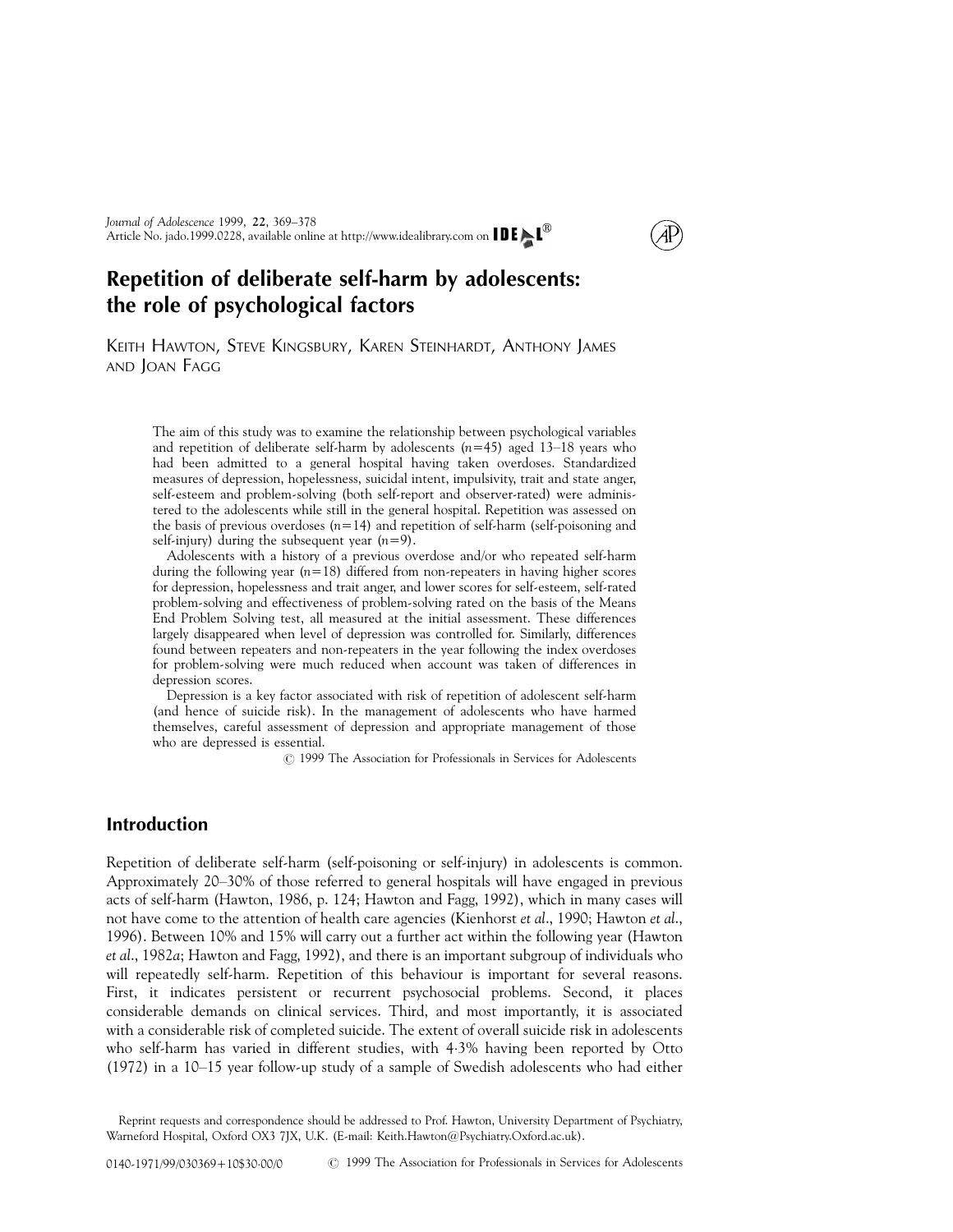taken overdoses or deliberately injured themselves and 024% in a mean follow-up period of 28 years in adolescents who had all taken overdoses [\(Goldacre and Hawton, 1985\)](#page-8-0). These figures, while being markedly discrepant probably because of the different settings and duration of follow-up, are both several times the expected risk of suicide in adolescents in general.

Some of the factors that have been linked to increased risk of repetition of deliberate selfharm in adolescents are socio-demographic such as male gender, coming from a large family and not living with parents, or general clinical phenomena such as previous deliberate selfharm, alcohol/drug abuse, chronic problems plus behaviour disturbance and "depressive tendencies'' [\(Stanley and Barter, 1970;](#page-9-0) [Headlam](#page-8-0) et al., 1979; [Choquet](#page-8-0) et al., 1980; [Hawton](#page-8-0) et al[., 1982](#page-8-0)b; [Goldacre and Hawton, 1985](#page-8-0)). From the therapeutic standpoint it would be extremely valuable if one could identify more specific psychological characteristics associated with increased risk of repetition which might be susceptible to treatment interventions. In this study of adolescents who took overdoses, we have investigated in-depth a range of psychological factors which might be predicted to increase risk of repetition in order to determine which are the most important. The choice of these was related in part to the factors which have been reported as being of aetiological significance in adolescent deliberate self-harm or relevant in the assessment of seriousness and/or repetition of deliberate selfharm by adolescents. These include depression [\(Carlson and Cantwell, 1982;](#page-8-0) [Taylor and](#page-9-0) Stansfield, 1984), hopelessness [\(Kazdin](#page-8-0) et al., 1983; [Brent, 1987\)](#page-8-0), premeditation [\(Brown](#page-8-0) et al[., 1991\)](#page-8-0), impulsivity [\(Kashden](#page-8-0) et al., 1993), problem duration ([Hawton](#page-8-0) et al., 1982b), and problem-solving [\(Rotherham-Borus](#page-9-0) et al., 1990). We also included a measure of state and trait anger because of the purported general importance of anger in deliberate self-harm [\(Plutchik and van Praag, 1986\)](#page-9-0).

The main hypothesis was that deficits in problem-solving would distinguish repeaters from non-repeaters. We also expected that differences between repeaters and non-repeaters would be found with regard to some of the other psychological measures, especially impulsivity and self-esteem.

### Method

#### **Subjects**

The subjects were recruited from consecutive patients aged  $12-18$  years residing in Oxford District who were admitted to the general hospital in Oxford because of self-poisoning (not self-injury) on the days the research interviewer was available  $(5-7)$  days per week). Approximately 90% of adolescents presenting to the hospital following self-poisoning are admitted to a hospital bed. Consent for interview was obtained from all the adolescents, and from parents for adolescents below the age of 16 years. The study had the approval of the local ethics committee. The research interview, which was conducted by S.K., was separate from any clinical interview. Each adolescent was interviewed within 24 h of admission. No adolescents refused to be interviewed.

The following treatment recommendations were made by the clinical assessors for the adolescents following their overdoses: 14 outpatient counselling from the general hospital psychiatry service, 11 psychiatry outpatient appointments (adult or adolescent service), 10 to return to the care of their general practitioner (family doctor), six to social services, three to miscellaneous other agencies and one to adolescent psychiatric unit inpatient care.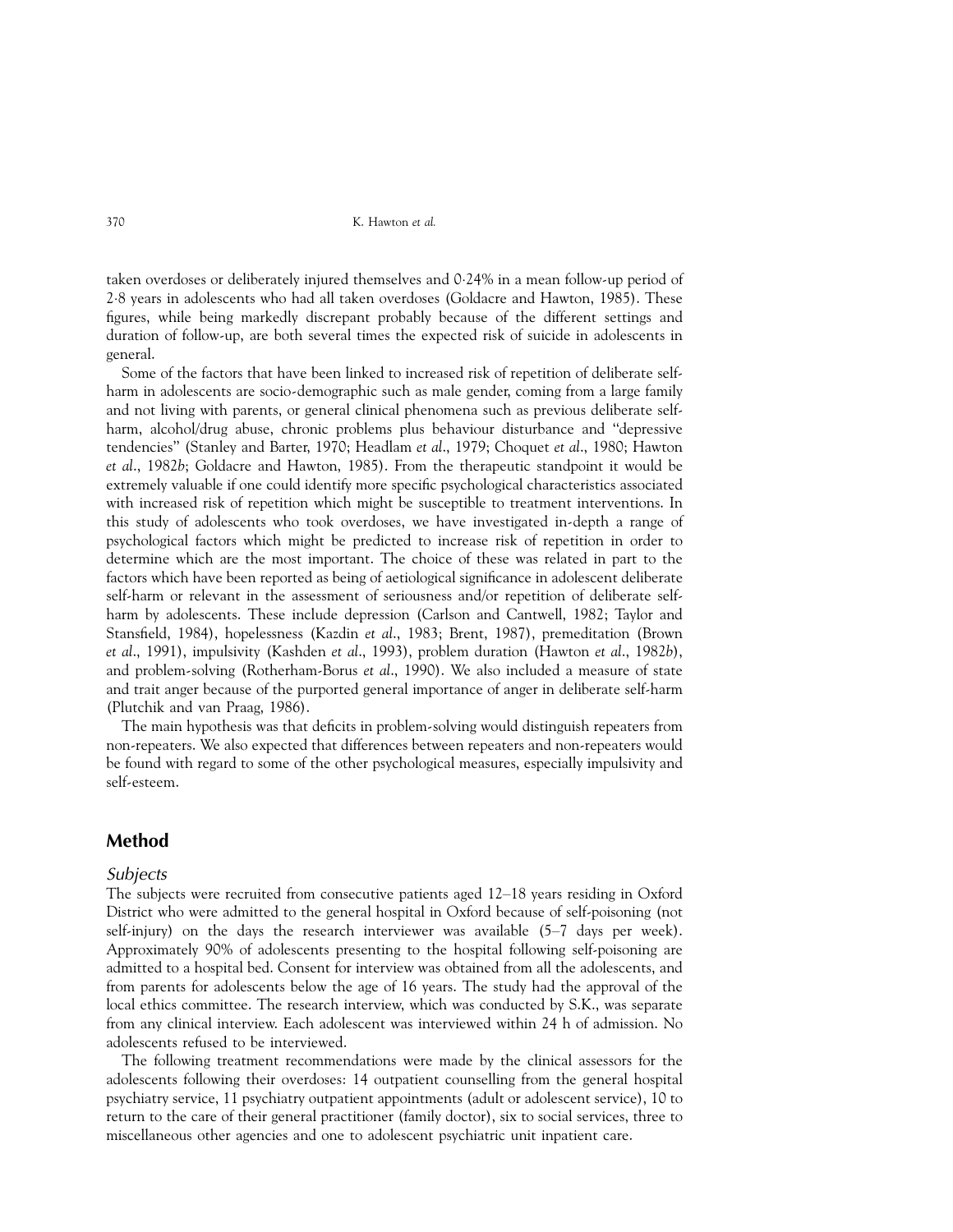#### Measures

Demographic information was obtained at the initial assessment, including basic census and social data. Any previous acts of self-poisoning were recorded. The depression symptom checklist from the Schedule for Affective Disorders and Schizophrenia, Child Version (K-SADS) [\(Puig-Antich and Chambers, 1978\)](#page-9-0) was used as a diagnostic guide for assessing major depression according to DSM IIIR criteria [\(American Psychiatric Association, 1987\)](#page-8-0).

The following questionnaires and measures were completed. (i) Beck Depression Inventory (BDI) (Beck et al[., 1961\)](#page-8-0): a 21-question depression scale with each answer rated  $0-3$ . (ii) Beck Suicidal Intent Scale (Beck et al[., 1974](#page-8-0)a): this measure of suicidal intent (wish to die) includes 15 questions on two areas (circumstances and self-report), with each question scored  $0-2$ . In addition to overall suicidal intent we also wanted specifically to investigate the relationship between the premeditation item within this scale and repetition. (iii) Beck Hopelessness Inventory (Beck et al[., 1974](#page-8-0)b): 20 questions regarding pessimism about the future are answered "yes" or "no" and a sum score produced. (iv) Spielberger State-Trait Anger Inventory [\(Spielberger, 1988\)](#page-9-0): this includes 20 questions from Spielberger's more extensive State-Trait Anger Expression Inventory, ten concerning general disposition to perceiving situations as annoying or frustrating (trait) and ten concerning anger felt at the time of interview (state). All are self-rated from  $1-4$ . (v) Plutchik Impulsivity Scale [\(Plutchik and van](#page-9-0) [Praag, 1986\)](#page-9-0): 15 questions about whether or not the individual tends to act impulsively in different circumstances and situations are each rated 1-4. (vi) Self-Concept Questionnaire [\(Robson, 1989\)](#page-9-0): a 30-question (each an 8-point Likert scale) measure about self-concept (i.e. self-esteem), e.g. "I'm easy to like" and "I often worry what other people are thinking about me.'' (vii) Self-rating Problem Solving Inventory [\(McLeavy](#page-9-0) et al., 1987): a 25-question (each a 5-point Likert scale) measure of problem-solving techniques, e.g. ``I can disagree with someone without getting upset.'' (viii) Means End Problem Solving Test (MEPS) (Platt and Spivack, 1977): this test was modified by the investigators to suit adolescents and a scoring manual produced. Five stories were used, each having a beginning and a desired ending with no middle, e.g. Harry/Harriet loved his/her girl/boyfriend very much, but they had many arguments. One day she/he left Harry/Harriet. Harry/Harriet wanted things to be better. The story ends with everything fine between them. You begin the story with the girl/boyfriend leaving after an argument. The adolescent is asked to "fill in" the gap to indicate how the ending may have been reached. Stories are scored on whether completed, the total number of statements (relevant means), actions by self (``hero''), actions by others, and story steps or descriptions, plus likely effectiveness and degree of activity/passivity of the subject. The stories were each rated by three of the investigators (K.H., S.K. and K.S.) and the means of their ratings used in the analyses. Inter-rater reliability between the individual raters was satisfactory, with the Kappas for completion of the stories ranging from 061 to 069 and the Pearsons rank order correlation coefficients between individual pairs ranging from 0.89 to 0.94 for relevant means, from 0.78 to 0.83 for ratings of "hero" actions, between 0.81 and 0.84 for actions by others, from 0.52 to 0.56 for effectiveness and 0.65 to 0.67 for active/ passive problem solving (all  $p < 0.001$ ). In analysing the data on completion of the stories the subjects were categorized into two groups, the first having completed at least four out of the five stories (completion group) and the second (non-completion group) having failed to complete at least two out of the five stories.

Repetition of deliberate self-harm (self-poisoning or self-injury) during the year following entry to the study was identified by the Oxford Monitoring System for Attempted Suicide [\(Hawton](#page-8-0) et al., 1997). It included general hospital referral because of deliberate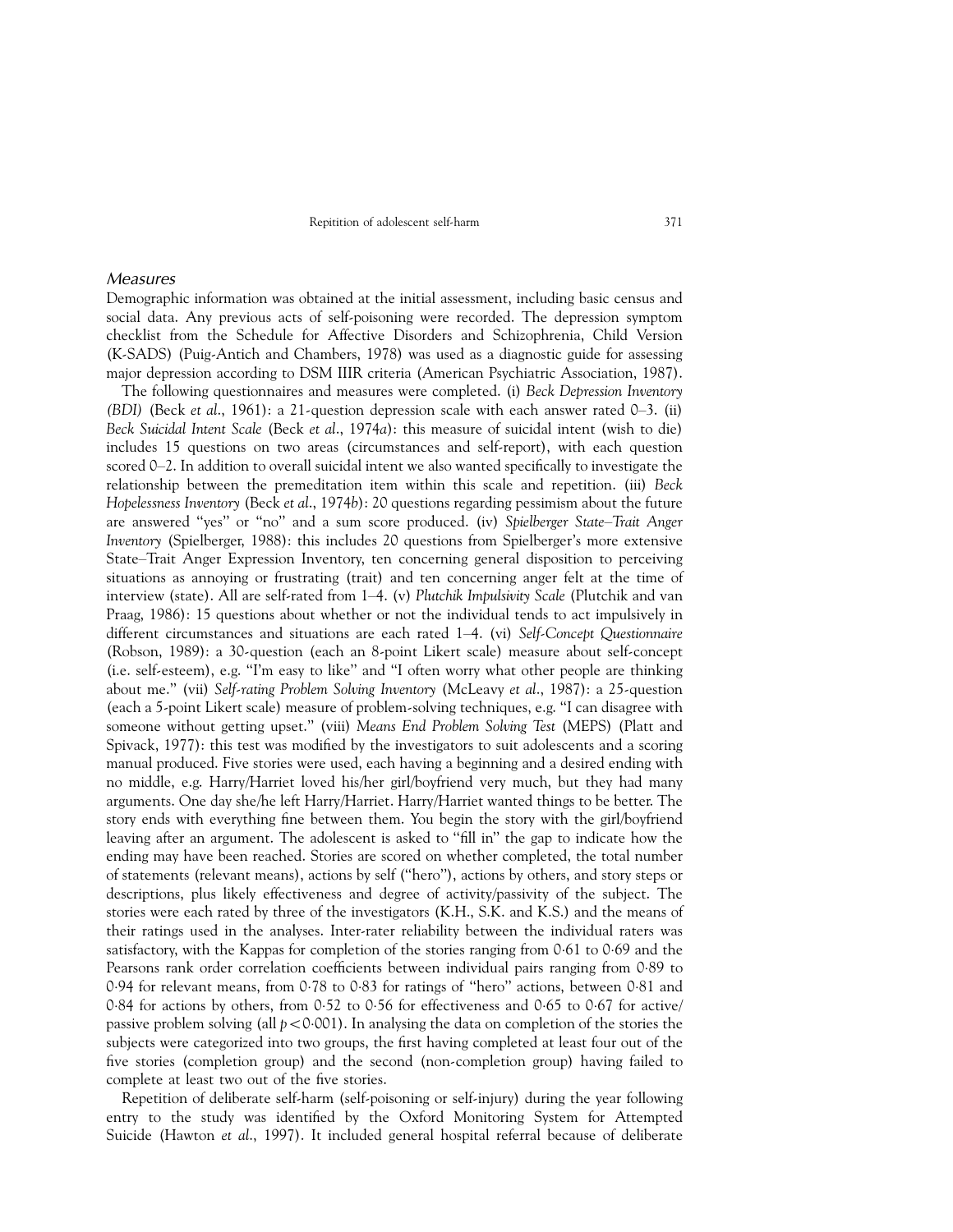self-poisoning or self-injury, irrespective of whether this resulted in admission. Episodes not resulting in hospital referral and those occurring away from the catchment area would not have been identified.

### Statistical analyses

Statistical analyses were conducted by means of SPSS [\(SPSS Inc, 1993\)](#page-9-0) and included t-tests,  $\chi^2$  and analysis of covariance (ANCOVA). Scores on all the measures were checked for skewness. As the BDI scores were skewed, square-root-transformed scores were used in the analyses.

## Results

### **Subjects**

Forty-five adolescents aged 12-18 years who had been admitted to the general hospital in Oxford following deliberate self-poisoning were included in the investigation. There were no refusals. The demographic characteristics of the adolescents are shown in Table 1. The ratio of more than five females to each male is consistent with the pattern found in adolescents who self-harm in the United Kingdom [\(Hawton](#page-8-0) et al., 1982a; [Hawton and Fagg, 1992\)](#page-8-0). Forty-three (95.6%) of the adolescents were of Caucasian origin.

### Repetition of self-harm

Nearly a third of the adolescents had a history of at least one previous overdose. One in five were referred to hospital because of repetition of deliberate self-harm within a year of the index episode of self-poisoning which brought them into the study. Five out of the nine adolescents who repeated during the follow-up period had a previous history of selfpoisoning. Overall, 40% had either a previous history of deliberate self-harm and/or a repeat episode by the end of the year following entry to the study (Table 1).

For the purposes of examining possible factors associated with repetition of deliberate selfharm the analyses were conducted, first, comparing those adolescents with a previous history of self-poisoning and/or subsequent repetition of self-harm with those without a repeat episode either before or after the index overdose, and, second, comparing those who repeated

|                                                                                                           | n(%)                              |
|-----------------------------------------------------------------------------------------------------------|-----------------------------------|
| Gender                                                                                                    |                                   |
| Female<br>Male                                                                                            | 38(84.4)<br>7(15.6)               |
| Age                                                                                                       |                                   |
| $13-15$ years<br>$16-18$ years                                                                            | 15(33.3)<br>30(66.7)              |
| Repetition of self-poisoning                                                                              |                                   |
| Previous overdose<br>Repeat overdose (within 1 year of index overdose)<br>Previous and/or repeat overdose | $14(31-1)$<br>9(20.0)<br>18(40.0) |

|  | <b>Table 1</b> Characteristics of the adolescents $(n=45)$ |  |  |  |
|--|------------------------------------------------------------|--|--|--|
|--|------------------------------------------------------------|--|--|--|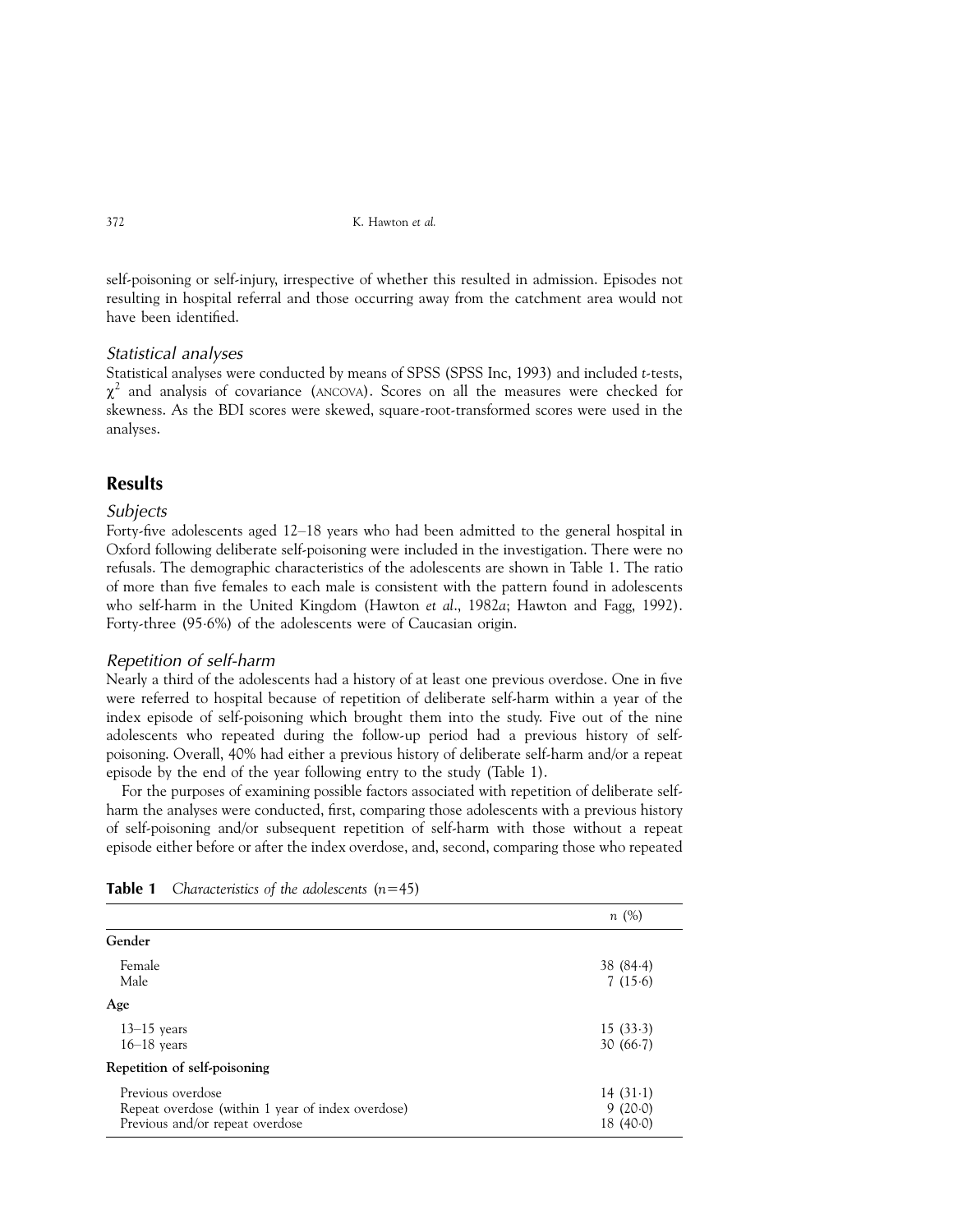<span id="page-4-0"></span>within the year following the index overdose with those who did not. We report the results of the univariate analyses, and then repeat the comparisons controlling for depression scores on the BDI (square-root-transformed) for those variables with significant differences in the univariate analyses.

### Adolescents with a history of repeat episodes and/or repetition following the index overdose compared with the non-repeaters

A diagnosis of Major Depressive Disorder was made three times as frequently amongst the repeaters compared with the non-repeaters (13/18 [72.2%] vs. 7/27 [25.9%];  $\chi^2 = 7.59$ ,  $p<0.01$ ). This was reflected in the marked difference between the groups in their depression scores on the BDI (Table 2). The repeaters also had significantly higher hopelessness scores. The two groups did not, however, differ in their mean suicidal intent scores for the index overdose.

There was little difference between the two groups in terms of the proportions of each who had taken impulsive overdoses (i.e. contemplated the act for less than 15 min beforehand),

| $\sim$                               |                       |                           |                      |
|--------------------------------------|-----------------------|---------------------------|----------------------|
|                                      | Repeaters<br>$(n=18)$ | Non-repeaters<br>$(n=27)$ |                      |
|                                      | Mean $(S.D.)$         | Mean $(S.D.)$             |                      |
| (a) Univariate analyses              |                       |                           |                      |
| Depression (BDI)                     | 32.3(12.4)            | 19.3(10.4)                | $t=3.81, p < 0.001$  |
| Hopelessness                         | 13.5(4.7)             | 7.8(5.7)                  | $t = 3.48, p < 0.01$ |
| Suicidal intent                      | 9.7(2.4)              | 8.8(4.1)                  | n.s.                 |
| Impulsivity                          | 18.5(5.3)             | 17.4(5.0)                 | n.s.                 |
| Trait anger                          | 21.3(10.5)            | 5.9(7.0)                  | n.s.                 |
| State anger                          | 27.0(6.9)             | 25.6(6.5)                 | $t=1.90, p<0.07$     |
| Self-concept                         | 85.6(27.1)            | 107.5(27.4)               | $t = 2.64, p < 0.05$ |
| Problem-solving                      | 65.7(14.7)            | 75.1(10.4)                | $t = 2.52, p < 0.05$ |
| <b>MEPS</b>                          | $(n=16)^*$            | $(n=27)$                  |                      |
| Total means                          | 4.1(2.3)              | 4.3(1.6)                  | n.s.                 |
| Hero                                 | 2.5(1.0)              | 2.9(0.1)                  | n.s.                 |
| Other                                | 0.6(0.6)              | 0.7(0.5)                  | n.s.                 |
| Steps                                | 1.0(1.3)              | 0.8(0.8)                  | n.s.                 |
| Active/passive                       | 3.2(0.6)              | 3.4(0.5)                  | n.s.                 |
| Effectiveness                        | 2.8(0.6)              | $3 \cdot 1$ (0.4)         | $t=1.99, p<0.06$     |
| Completion                           | $9/18(50.0\%)$        | 17/27 (63.0%)             | n.s.                 |
| (b) After controlling for BDI scores | Adjusted mean         | Adjusted mean             |                      |
| Hopelessness                         | $11-5$                | 9.8                       | n.s.                 |
| State anger                          | $18-8$                | 18.4                      | n.s.                 |
| Self-concept                         | $98-1$                | 95.0                      | n.s.                 |
| Problem-solving                      | 69.0                  | $71-7$                    | n.s.                 |
| <b>MEPS</b>                          |                       |                           |                      |
| effectiveness                        | 2.8                   | $3-1$                     | n.s.                 |
|                                      |                       |                           |                      |

Table 2 Comparison of the psychological characteristics of the adolescents with a history of previous overdose and/or repetition following the index overdose (``repeaters'') with those of the non-repeaters: (a) univariate analysis; (b) after controlling for BDI scores (variables significant in  $(a)$ )

\* Two subjects in the repeater group could not be scored on the MEPS as they answered ``don't know'' to each story.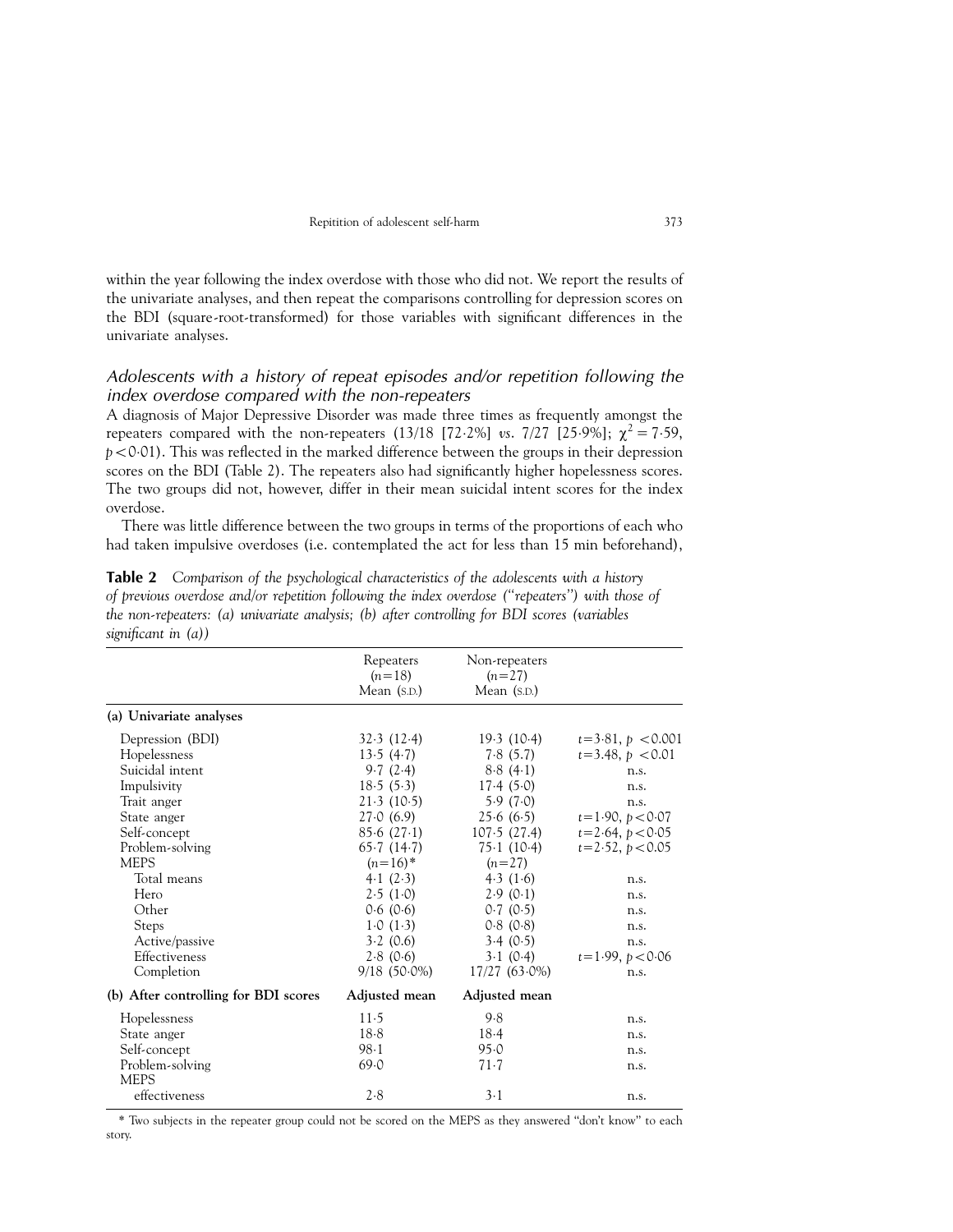comprising 833% (15/18) of the repeaters and 704% (19/27) of the non-repeaters. Nor did the two groups differ in their mean scores on the Plutchik Impulsivity Scale. The repeaters rated themselves as showing somewhat more trait but not state anger. The two groups differed markedly in their scores on the Self-concept Scale, the repeater's scores indicating considerably lower self-esteem.

The repeaters rated their problem-solving skills as poorer [\(Table 2\)](#page-4-0). On the MEPS test the repeaters' responses were rated as less effective but the difference did not quite reach statistical significance. None of the other findings on the MEPS test approached statistical significance.

Analyses controlling for BDI scores. When the above comparisons were repeated controlling for level of depression as reflected in the BDI scores (ANCOVA), none of the differences found between the groups in the univariate analyses were any longer statistically significant [\(Table 2\)](#page-4-0).

## Adolescents who repeated after the index overdose compared with those who did not

Very few differences were found between the nine adolescents who repeated deliberate selfharm during the year following the index overdose and the 36 who did not (Table 3). The only statistically significant differences were on the MEPS, the repeaters using significantly

| Repeaters<br>$(n=9)$<br>Mean $(S.D.)$ | Non-repeaters<br>$(n=36)$<br>Mean $(S.D.)$ |                      |
|---------------------------------------|--------------------------------------------|----------------------|
|                                       |                                            |                      |
| 30.0(10.9)                            | 23.1(12.8)                                 | n.s.                 |
| 13.0(5.8)                             | 9.4(5.9)                                   | n.s.                 |
| 9.9(2.3)                              | 8.0(3.9)                                   | n.s.                 |
| 18.3(5.6)                             | 17.8(5.0)                                  | n.s.                 |
| 25.3(7.6)                             | 26.4(6.4)                                  | n.s.                 |
| 21.2(11.1)                            | 17.3(8.2)                                  | n.s.                 |
| 85.9 (33.4)                           | 101.9(27.5)                                | n.s.                 |
| 64.3 (18.7)                           | 73.1(10.8)                                 | n.s.                 |
| $(n=8)$ *                             | $(n=35)$ *                                 |                      |
| 3.0(1.8)                              | 4.5(1.8)                                   | $t = 2.03, p < 0.05$ |
| 2.3(1.0)                              | 2.8(0.9)                                   | n.s.                 |
| 0.4(0.6)                              | 0.7(0.5)                                   | n.s.                 |
| 0.5(0.8)                              | 1.0(1.1)                                   | n.s.                 |
| 3.2(0.5)                              | 3.4(0.6)                                   | n.s.                 |
| 2.6(0.6)                              | 3.1(0.5)                                   | $t = 2.31, p < 0.05$ |
|                                       | $22/36(61.1\%)$                            | n.s.                 |
| Adjusted mean                         | Adjusted mean                              |                      |
|                                       |                                            | $F = 3.09, p < 0.09$ |
| $2-7$                                 | $3-1$                                      | $F = 3.72, p < 0.07$ |
|                                       | $3-1$                                      | 4/9 (44.0%)<br>4.4   |

Table 3 Comparison of the adolescents who repeated their overdoses in the year following the index overdoses with those who did not: (a) univariate analyses; (b) after controlling for BDI scores

\* One subject in each of the groups could not be scored on the MEPS as they answered ``don't know'' to each story.

<span id="page-5-0"></span>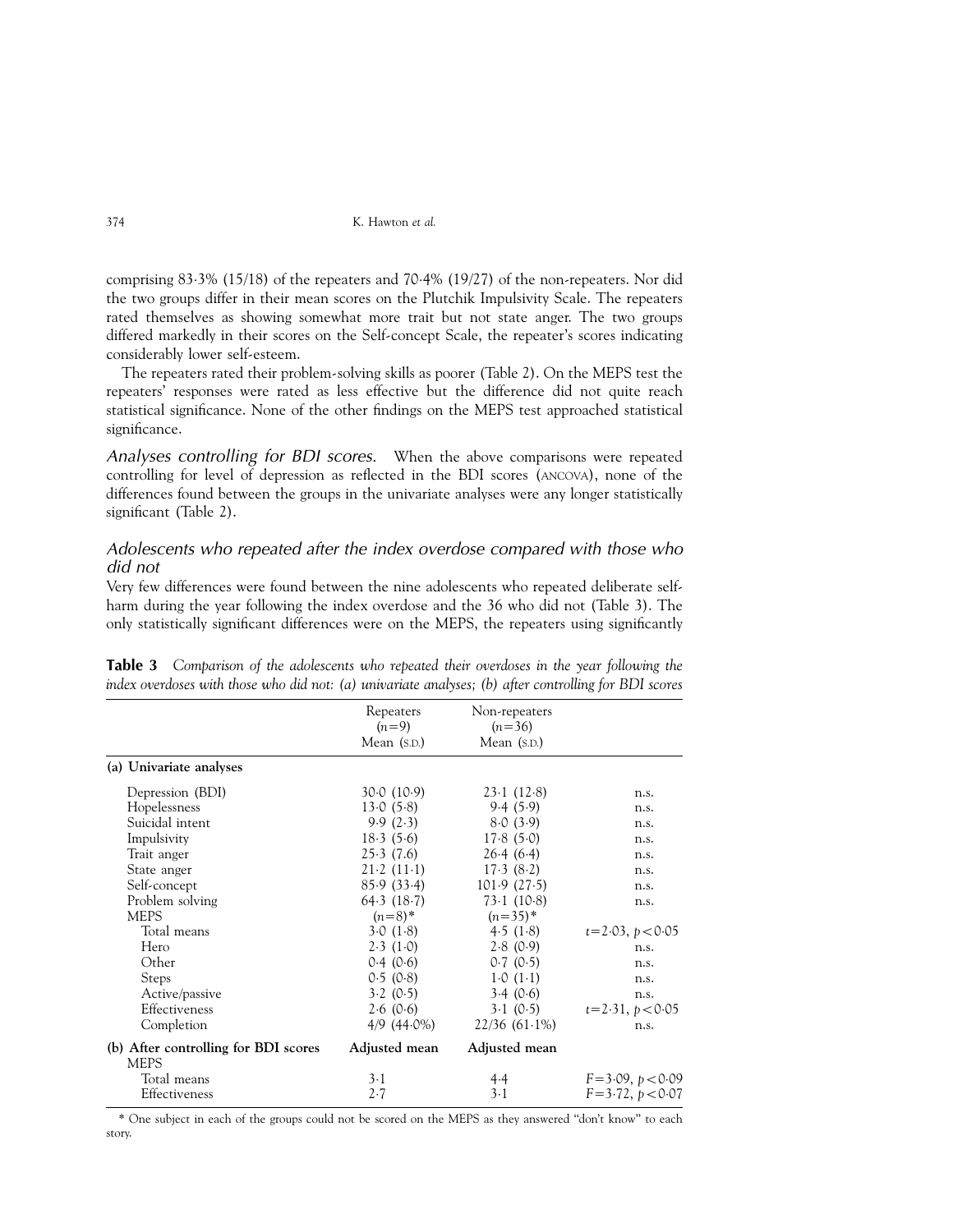fewer means and their problem-solving responses being rated as less effective. Again there were marked differences in the mean depression scores, although these did not reach statistical significance, and more of the repeaters than the non-repeaters were diagnosed by the research assessor as having a depressive disorder (7/9 [778%] vs. 13/36 [361%];  $\chi^2$ =3.52, p<0.07). When the two analyses which had been statistically significant on the MEPS were repeated controlling for BDI scores, the differences were less marked and no longer reached statistical significance [\(Table 3\)](#page-5-0).

### **Discussion**

In this study we have attempted to identify psychological characteristics which are associated with repetition of deliberate self-harm by adolescents which might inform therapeutic interventions for this increasingly large population [\(Hawton and Fagg, 1992\)](#page-8-0). This seems particularly important because repetition of deliberate self-harm by adolescents is common [\(Hawton](#page-8-0) et al., 1982a; [Hawton and Fagg, 1992\)](#page-8-0), is associated with increased risk of suicide, is highly distressing for relatives and others and places a substantial burden on general hospital and psychiatric services. Also, most of the factors previously identified [\(Hawton, 1986,](#page-8-0) pp. 125-126) have not had obvious therapeutic implications.

The adolescents who were repeaters in terms of having a history of previous deliberate selfharm and/or repeating during the year after the index overdose that brought them into the study were distinguished from the non-repeaters by far greater depression and hopelessness scores, which were reflected in most receiving a clinical diagnosis of depression by the research assessor. The repeaters also had lower self-concept (i.e. self-esteem) scores and somewhat higher trait anger scores. They also appeared to have poorer problem-solving skills in terms of their self-rated scores of problem-solving. There was a trend towards their scores of effectiveness on the basis of their responses to the MEPS being lower. The predicted difference in impulsivity scores was not found. The main influence of impulsivity in relation to deliberate self-harm may be in determining whether it occurs in the first place and not whether it is repeated. When the analyses was repeated controlling for the depression scores on the BDI, however, all the significant differences disappeared. This indicates that depression was an overwhelming factor associated with repetition.

When those who repeated during the year after the index overdose were compared with the non-repeaters, the only statistically significant differences were found on their MEPS scores, the repeaters using fewer means and their problem-solving responses being rated as less effective. Because there was quite a marked, although statistically non-significant, difference in depression (BDI) scores between the two groups the analyses were repeated, again controlling for level of depression. Again the differences between the two groups on their MEPS scores largely disappeared.

These findings do not necessarily mean that psychological characteristics other than depression are irrelevant in terms of risk of repetition of deliberate self-harm by adolescents. The relatively small sample size clearly limits the ability of the study to detect other contributory factors. Were we able to study a larger sample of adolescents, some of the factors we examined may have emerged as contributing to the risk of repetition. This is supported by the fact that after controlling for depression scores there remained some differences between those who repeated during the year after their overdoses and the non-repeaters in terms of their problem-solving effectiveness and total number of means used. Nevertheless, we can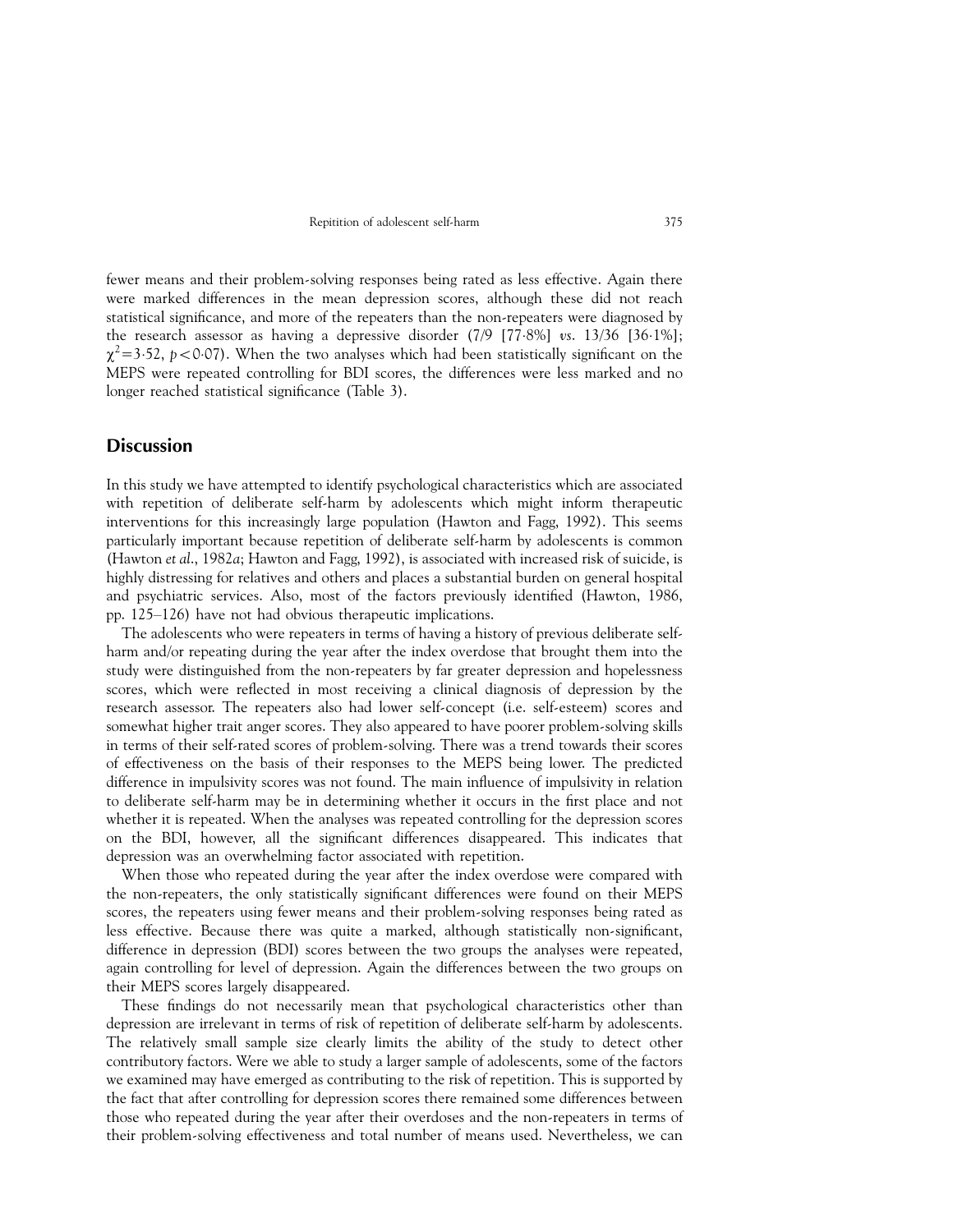conclude that depression is an extremely important factor in relation to repetition of deliberate self-harm by adolescents. Depression has also been found to be the best predictor of future deliberate self-harm in a representative community sample of adolescents [\(Lewinsohn](#page-9-0) et al., 1994).

#### Clinical implications

In early studies of deliberate self-harm in adolescents in which systematic methods of assessing for psychiatric disorders were not used, depressive disorders were reported as relatively uncommon ([White, 1974;](#page-9-0) [Hawton](#page-8-0) et al., 1982a). A study which employed a depression scale identified a somewhat greater proportion of a series of adolescents who took overdoses as possibly being depressed (Taylor and Stansfield, 1984). Recent investigations in which systematic screening for psychiatric disorders has been employed have identified psychiatric disorders, most commonly depression, in the majority of adolescents who have taken overdoses, the depressive disorders tending to persist in a substantial proportion of cases 2 to 3 months later [\(Kerfoot](#page-8-0) et al., 1996; [Burgess](#page-8-0) et al., 1998). The results of those studies and of the present investigation underline the importance of careful screening for depression in the overall assessment of adolescents who deliberately self-harm. In particular, they emphasize the need for effective treatment of depression in this population.

A recent systematic review has suggested that the role of tricyclic antidepressants in the treatment of depression in adolescents may be limited (Hazell et al[., 1995\)](#page-8-0). This will be especially true in a population at high risk of repeated self-poisoning. However, use of antidepressants with less toxicity in overdose will reduce the risks associated with overdose and will often be worth a trial (Ambrosini et al., 1995). The recently reported success of cognitive behaviour therapy in a treatment study of depressed adolescents (Kroll et al[., 1996;](#page-9-0) Brent *et al.*, 1997) suggests that this is likely to be an effective approach in this group. This will usually include therapeutic work on problem-solving skills. There is preliminary evidence in adolescent deliberate self-harmers that a brief problem-solving approach applied to the whole family where this is relevant [\(Rotherham-Borus](#page-9-0) et al., 1994), including home-based sessions where indicated [\(Kerfoot](#page-8-0) et al., 1995), is well accepted and effective in targeting family difficulties in communication, emotional control and shared problem-solving. Such an approach now requires proper evaluation in a controlled treatment study. The combination of such treatment with antidepressants also requires investigation.

### Acknowledgements

The authors thank the staff of the Barnes Unit, Department of Psychological Medicine, Oxford Radcliffe Hospital, Oxford for their assistance with the recruitment of patients, and Jane Rowland for secretarial assistance. The study was funded by Oxford Regional Health Authority. The Oxford Monitoring System for Attempted Suicide is funded by the Department of Health for England and Wales and by Anglia and Oxford Research and Development Committee.

## References

Ambrosini, P. J., Emslie, G. J., Greenhill, L. L. and Kutcher, S. (1995). Selecting a sequence of antidepressants for treatment of depression in youth. Journal of Child and Adolescent Psychopharmacology, 5, 233-240.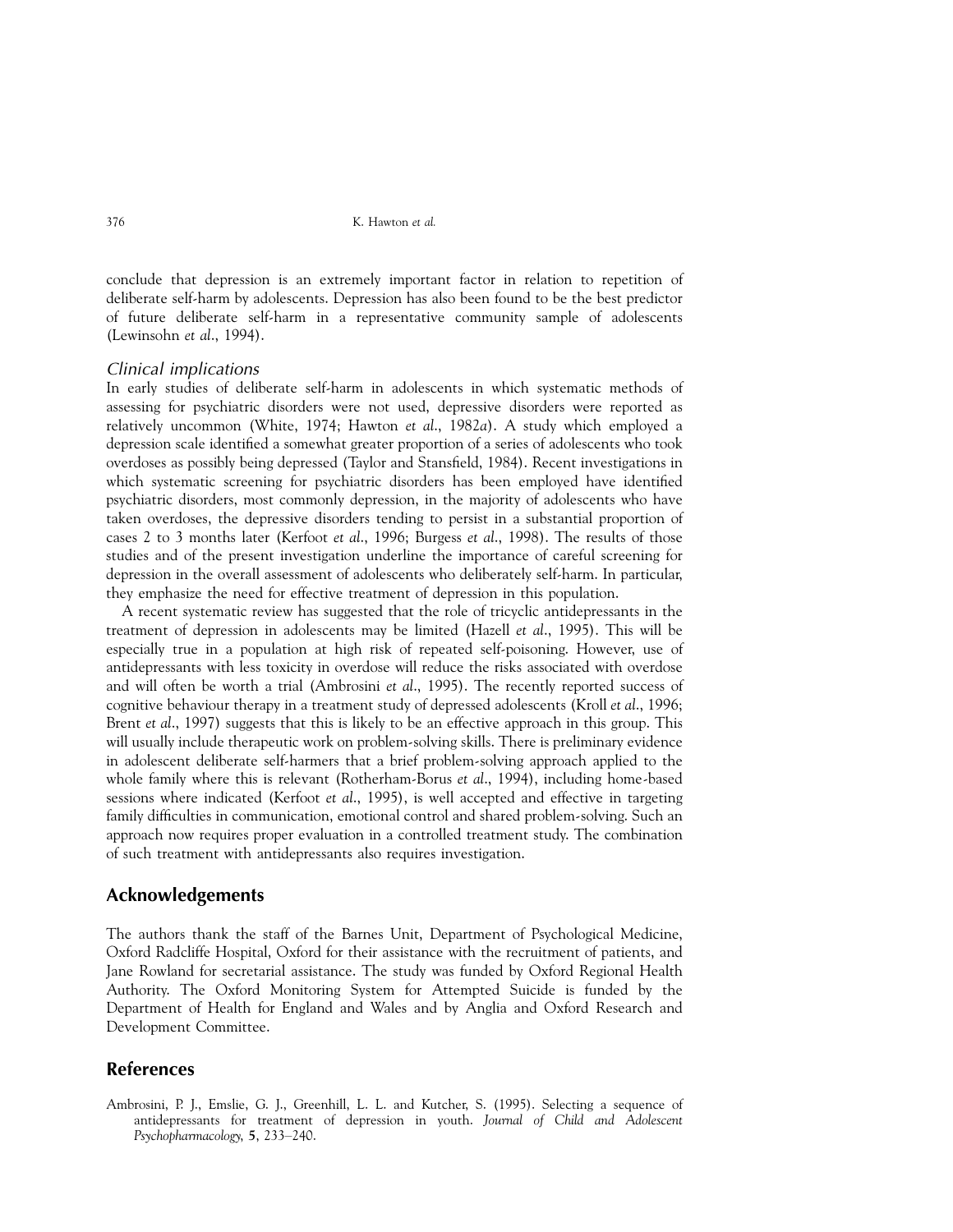- <span id="page-8-0"></span>American Psychiatric Association (1987). Diagnostic and Statistical Manual of Mental Disorders, 3rd edition, revised (DSM III-R). Washington, DC:American Psychiatric Association.
- Beck, A. T., Ward, C., Mendelson, M., Mock, J. and Erbaugh, J. (1961). An inventory for measuring depression. Archives of General Psychiatry, 4, 561-571.
- Beck, A. T., Schyler, D. and Herman, L. (1974a). Development of suicidal intent scales. In The Prediction of Suicide, Beck, A. T., Resnick, H. L. P., Lettieri, D.T. (Eds). MD: Charles Press, pp. 45-56.
- Beck, A. T., Weissman, A., Lester, D. and Trexler, L. (1974b). The measurement of pessimism: the Hopelessness scale. Journal of Consulting and Clinical Psychology, 42, 861–865.
- Brent, D. A. (1987). Correlates of medical lethality of suicide attempts in children and adolescents. Journal of the American Academy of Child Psychiatry, 26, 87-89.
- Brent, D. A., Holder, D., Kolko, D., Birmaher, B., Roth, C., Iyengar, S. and Johnson, B. A. (1997). A clinical psychotherapy trial for adolescent depression comparing cognitive, family , and supportive therapy. Archives of General Psychiatry, 54, 877-885.
- Brown, L. K., Overholser, J., Spirito, A. and Fritz, G. K. (1991). The correlates of planning in adolescent suicide attempts. Journal of the American Academy of Child and Adolescent Psychiatry, 30, 95±99.
- Burgess, S., Hawton, K. and Loveday, G. (1998). Adolescents who take overdoses: outcome in terms of changes in psychopathology and the adolescents' attitudes to care and their overdoses. Journal of Adolescence, 21, 209-218.
- Carlson, G. A. and Cantwell, D. P. (1982). Suicidal behavior and depression in children and adolescents. Journal of the American Academy of Child Psychiatry, 21, 361-368.
- Choquet, M., Facy, F. and Davidson, F. (1980). Suicide and attempted suicide among adolescents in France. In The Suicide Syndrome, Farmer, R. D. T. and Hirsch, S. (Eds). London: Cambridge University Press, pp. 73-89.
- Goldacre, M. and Hawton, K. (1985). Repetition of self-poisoning and subsequent death in adolescents who take overdoses. British Journal of Psychiatry, 146, 395-398.
- Hawton, K. (1986). Suicide and Attempted Suicide among Children and Adolescents. Newbury Park, CA: Sage.
- Hawton, K., O'Grady J, Osborn M. and Cole D (1982a). Adolescents who take overdoses: their characteristics, problems and contact with helping agencies. British Journal of Psychiatry, 140, 118±123.
- Hawton, K., Osborn, M., O'Grady, J. and Cole, D. (1982b). Classification of adolescents who take overdoses. British Journal of Psychiatry, 140, 124-131.
- Hawton, K. and Fagg, J. (1992). Deliberate self-poisoning and self-injury in adolescents: a study of characteristics and trends in Oxford, 1976–89. British Journal of Psychiatry, 161, 816–823.
- Hawton, K., Fagg, J., Simkin, S., Bale, E. and Bond, A. (1997). Trends in deliberate self-harm in Oxford, 1985-1995, and their implications for clinical services and the prevention of suicide. British Journal of Psychiatry, 171, 556-560.
- Hawton, K., Fagg, J. and Simkin, S. (1996). Deliberate self-poisoning and self-injury in children and adolescents under 16 years of age in Oxford, 1976-1993. British Journal of Psychiatry, 169, 202±208.
- Hazell P, O'Connell O, Heathcote D, Robertson J. and Henry D (1995). Efficacy of trycyclic drugs in treating child and adolescent depression: a meta-analysis. British Medical Journal, 310, 897±901.
- Headlam, H. K., Goldsmith, J., Hanenson, I. B. and Raish, J. L. (1979). Demographic characteristics of adolescents with self-poisoning. A survey of 235 instances in Cincinnati, Ohio. Clinical Pediatrics, 18, 147-154.
- Kashden, J., Fremouw, W. J., Callahan, T. S. and Franzen, M. D. (1993). Impulsivity in suicidal and nonsuicidal adolescents. Journal of Abnormal Clinical Psychology, 21, 339-353.
- Kazdin, A. E., French, N. H., Unis, A. S., Esveldt K. and Sherick, B. (1983). Hopelessness, depression and suicidal intent among psychiatrically disturbed inpatient children. Journal of Consulting and Clinical Psychology,  $51$ ,  $504-510$ .
- Kerfoot, M., Harrington, R. and Dyer, E. (1995). Brief home-based intervention with young suicide attempters and their families. Journal of Adolescence, 18, 557-568.
- Kerfoot, M., Dyer, E., Harrington, V., Wordham, A. and Harrington, R. (1996). Correlates and shortterm course of self-poisoning in adolescents. British Journal of Psychiatry, 168, 38–42.